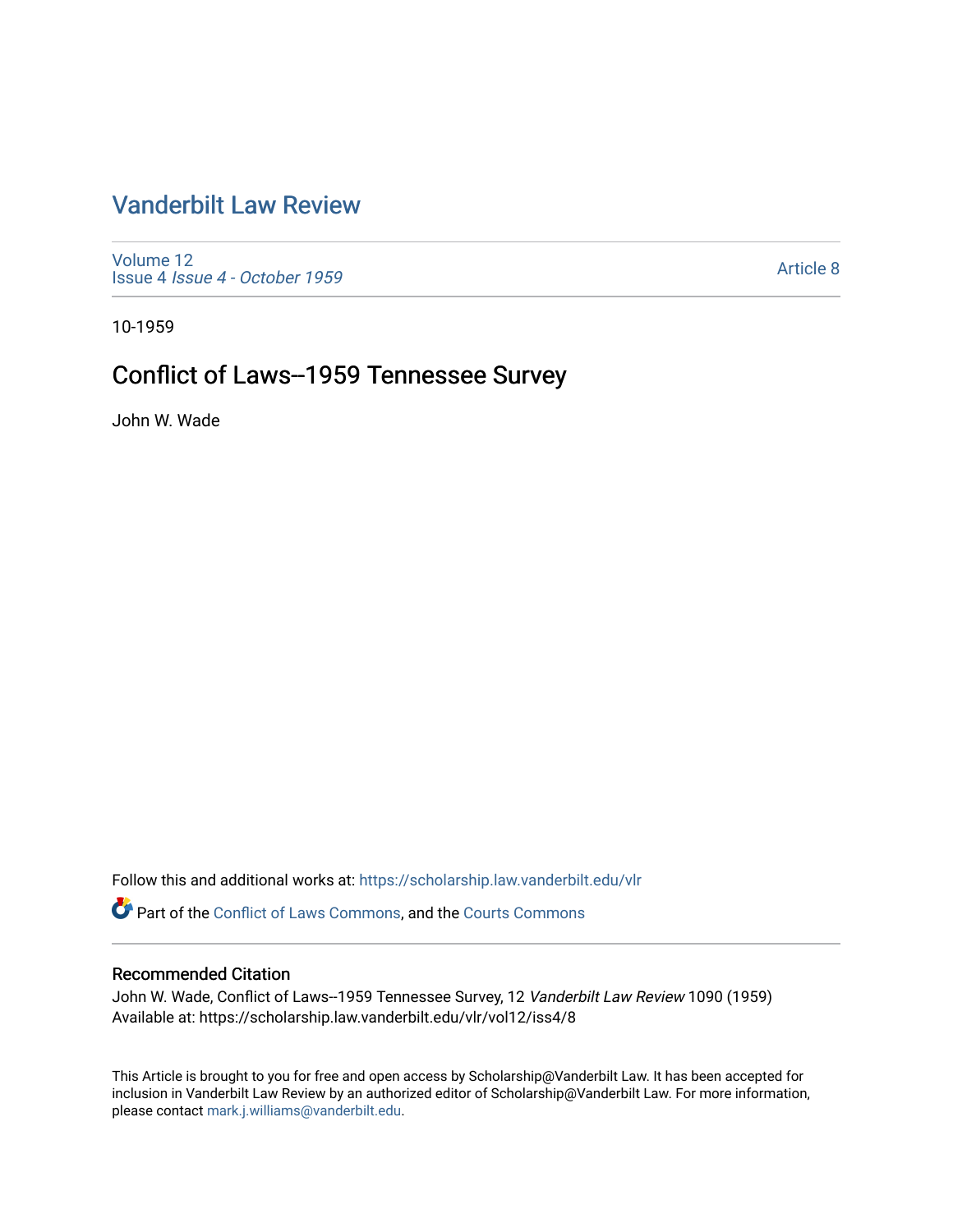#### **CONFLICT** OF **LAWS-1959 TENNESSEE** SURVEY

**JOHN** W. WADE\*

- **I. JURISDICTION OF COURTS**
- **II. FOREIGN JUDGMENTS**
- III. **CHOICE OF LAW**
	- **1.** *Marriage*
	- 2. *Partnerships*
	- **3.** *Torts*

*\* €'* \*

#### I. JURISDICTION OF **COURTS**

There have been several developments during the year regarding jurisdiction over nonresidents.

In 1947 the legislature passed a statute requiring "any unincorporated association or organization, whether resident or nonresident." which was doing or desiring to do business in the state to appoint an agent for the service of process and providing that in case of failure to appoint the agent, service might be had on the Secretary of State.<sup>1</sup> The constitutionality of this act, as applied to foreign associations has since been upheld.2 A current amendment to the section has added the words "including non-resident partnerships" at the end of the phrase in quotation marks above.3

*Noseworthy v. Robinson<sup>4</sup>* involves a problem of construction of the nonresident motorist statute.5 This section provides for service on the Secretary of State and provides that his "agency . . . to accept service of process shall continue for a period of one (1) year from the date of any accident . **. . ."** Obviously, this language does not require that the notice to the motorist from the Secretary of State reach him during this period. In the *Noseworthy* case the process had been served on the secretary within the period but it had contained an erroneous address for the defendant motorist, so that the mailed process was returned unclaimed. Plaintiff then obtained an alias summons with the correct address and it was properly delivered; this was after the statutory period. The supreme court held that the erroneous address did not invalidate the first summons and that the

1090

<sup>\*</sup>Dean, Vanderbilt University School of Law; member, Tennessee Bar.

**<sup>1.</sup> TENN. CODE** ANN. § 20-223 (1956). 2. McDaniel v. Textile Workers, 36 Tenn. App. 236, 254 S.W.2d 1 **(M.S.** 1952), 6 VAND. L. REV. 783 (1953).<br>
3. TENN. CODE ANN. § 20-223 (Supp. 1959)<br>
4. 315 S.W.2d 259 (Tenn. 1958).<br>
5. TENN. CODE ANN. § 20-224 (1956).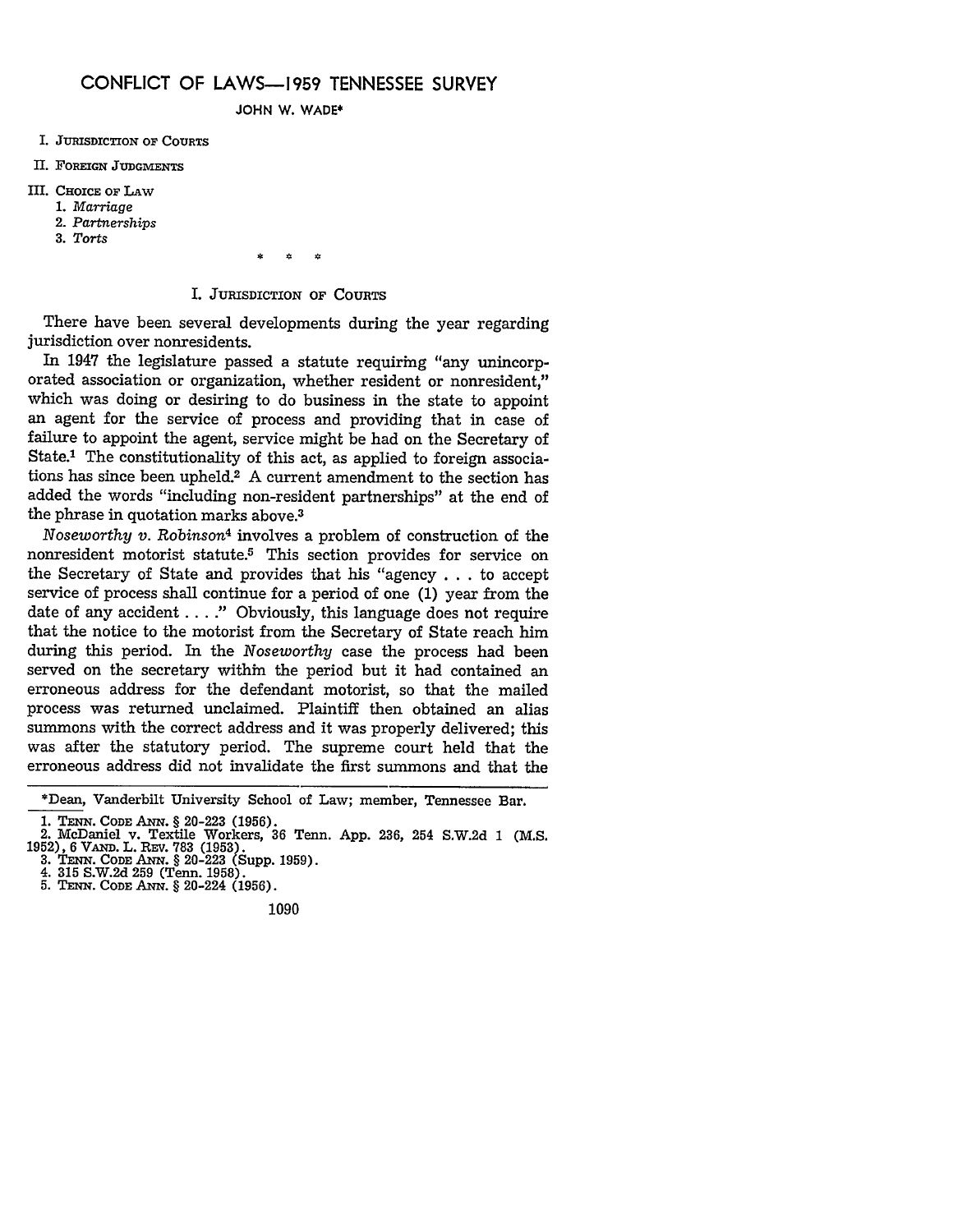statute of limitations should not be held to have run. Significance should be attached to the fact that the correct address was promptly supplied and the notice promptly delivered.

Another construction problem was involved in *Cox v. Fidelity-Phenix Fire Ins. Co.6* This involved the code provision authorizing service on the Commissioner of Insurance in a suit against a foreign insurance company.7 The suit was on a policy of property insurance on a building located in Kentucky. Plaintiffs, residents of Tennessee, asked a local insurance company to write the policy; but it, being unable to write insurance in Kentucky, arranged for a Kentucky agent to write the policy with the defendant company. The defendant had qualified to do business in Tennessee, and service was obtained on the Commissioner of Insurance. The code section provides that such service may be had "in any action or proceeding **...** from any cause of action arising in Tennessee **... ."** The court decided that the cause of action for wind and storm damage to the Kentucky building did not arise in Tennessee within the meaning of the statutory language. It was influenced by the fact that the current language was adopted in 1953 and was regarded as more restrictive than the earlier phrase, "growing out of such business." The actual holding should be confined to a ruling on construction of the words of the statute, and despite some of the possible implications in the opinion it would be misleading to treat the case as indicating that jurisdiction could not constitutionally have been obtained under the facts of the case.<sup>9</sup>

**7. TE-N. CoD:** ANx. § 56-321 (1956).

Doing of business is defined as "the doing in this state by such company of any act whatsoever, whether interstate or intrastate in nature, including the soliciting, making, or delivering of insurance contracts in Tennessee, by agent, mail or otherwise." TENN. **COD** *AN.* § 56-319 (4) (1956).

D. There are two bases on which jurisdiction might perhaps be based.<br>First, the facts of the instant case may come under the principle of McGee v.<br>International Life Ins. Co., 355 U.S. 220 (1957), 11 VAND. L. REV. 1437 (19 that the mailing of an insurance policy into a state and the receipt of premiums constitutes such a substantial connection with the state as to subject the insurer to jurisdiction. Cf. Schutt v. Commercial Travelers Mut. Acc. Ass'n of America, 229 F.2d 158 (2d Cir. 1956), construing the earlier Tennessee code provisions and applying them to an even more tenuous situation. Second, even if the cause of action is regarded as having no connection with the state, if the defendant was doing extensive business within Tennessee and had an agent for service of process and the plaintiff was domiciled there it might be found under the principle of balancing the conveniences as laid down in Perkins v. Benguet Consol. Mining Co., 342 U.S. 437 (1952), that the action could be maintained, based on service on the agent. The *Perkins* case has substantially modified the earlier approach set out in Simon v. Southern Ry., 236 U.S. 115 (1915), which is quoted extensively and relied on in the instant case.

<sup>6. 313</sup> S.W.2d 429 (Tenn. 1958).

<sup>8.</sup> The earlier phrase was found in Tenn. Pub. Acts 1947, ch. 119, § 6. The amendment was made in Tenn. Pub. Acts 1953, ch. 136. By a typographical error, this is referred to in the opinion as "Public Acts of 1958." 313 S.W.2d at 430.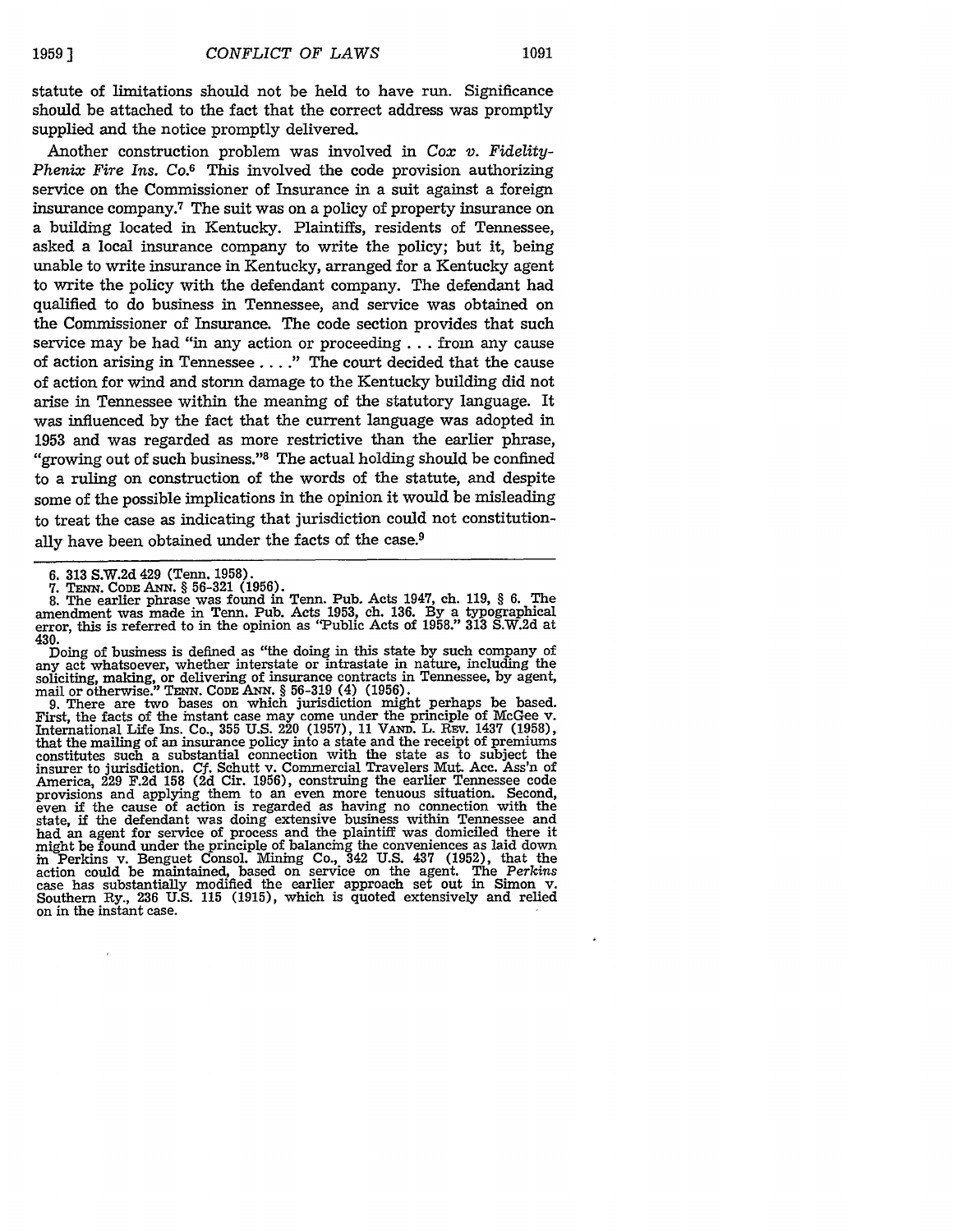#### II. FOREIGN **JUDGMENTS**

In *Burden v. Burden*,<sup>10</sup> the court declined to give full faith and credit to a custody decree of an Ohio court. The parties had lived together in Ohio, but the husband had ordered the wife "to get out" and return to Tennessee with the children. He subsequently sued for divorce in Ohio, and the wife answered. A reconciliation followed, and the wife understood that the divorce proceeding was dropped. The husband persisted in it, however, and obtained the divorce and a decree awarding custody of the children to him. The equity court in Tennessee enjoined the husband from maintaining a habeas corpus proceeding predicated on the Ohio decree and itself awarded the children to the mother. The court of appeals affirmed, holding that the Ohio decree was not binding because: (1) the children were domiciled in Tennessee when the divorce proceeding was instituted and (2) the wife was subjected to constructive fraud since she had no notice of the hearing and was not accorded due process.

The extent to which custody decrees are subject to the full faith and credit clause is not entirely clear.<sup>11</sup> There would appear little doubt, however, that the Tennessee courts would not be bound by the clause here, where Tennessee was the domicile of both wife and children, none of whom were heard in the Ohio proceeding. If on no other ground, the Tennessee court could have contended that its holding was based on current facts, presented with all parties present, and warranting a modification of the Ohio decree.<sup>12</sup>

In *Robertson v. Robertson <sup>3</sup>*the Tennessee Supreme Court had construed the Tennessee sections on probate of foreign wills<sup>14</sup> as providing that when a will has been probated in another state, that proceeding is "in rem and conclusive to all persons having an interest under the foreign will"-even as to real property located in this state. An act passed by the legislature has now amended one of these sections, so as to provide: "Provided, however, that a contest of such will upon the issue devisavit vel non shall be allowed as to a devise of realty lying in this state, but as to devises of personalty, the foreign probate of such will shall be conclusive."<sup>15</sup> This provision should have no effect on another code provision to the effect that a will "executed outside this state in a manner prescribed by the law of the place of its execution or by the law of the testator's domicile at the time of its ex-

<sup>10. 313</sup> S.W.2d 566 (Tenn. App. E.S. 1957).

<sup>11.</sup> See May v. Anderson, 345 U.S. 528 (1953). 12. See New York *ex* rel. Halvey v. Halvey, 330 U.S. 610 (1947).

<sup>13. 197</sup> Tenn. 218, 270 S.W.2d 641 (1954). 14. **TENN. CODE** *ANN.* §§ **32-501** to **-516 (1956).** This was the UNiFOxM PROBATE OF FOREIGN WILLS AcT.

<sup>15.</sup> **TENN.** CODE *ANN.* § 32-602 (Supp. 1959), *amending* TENN. **CODE ANN.** *§* 32-502 (1956).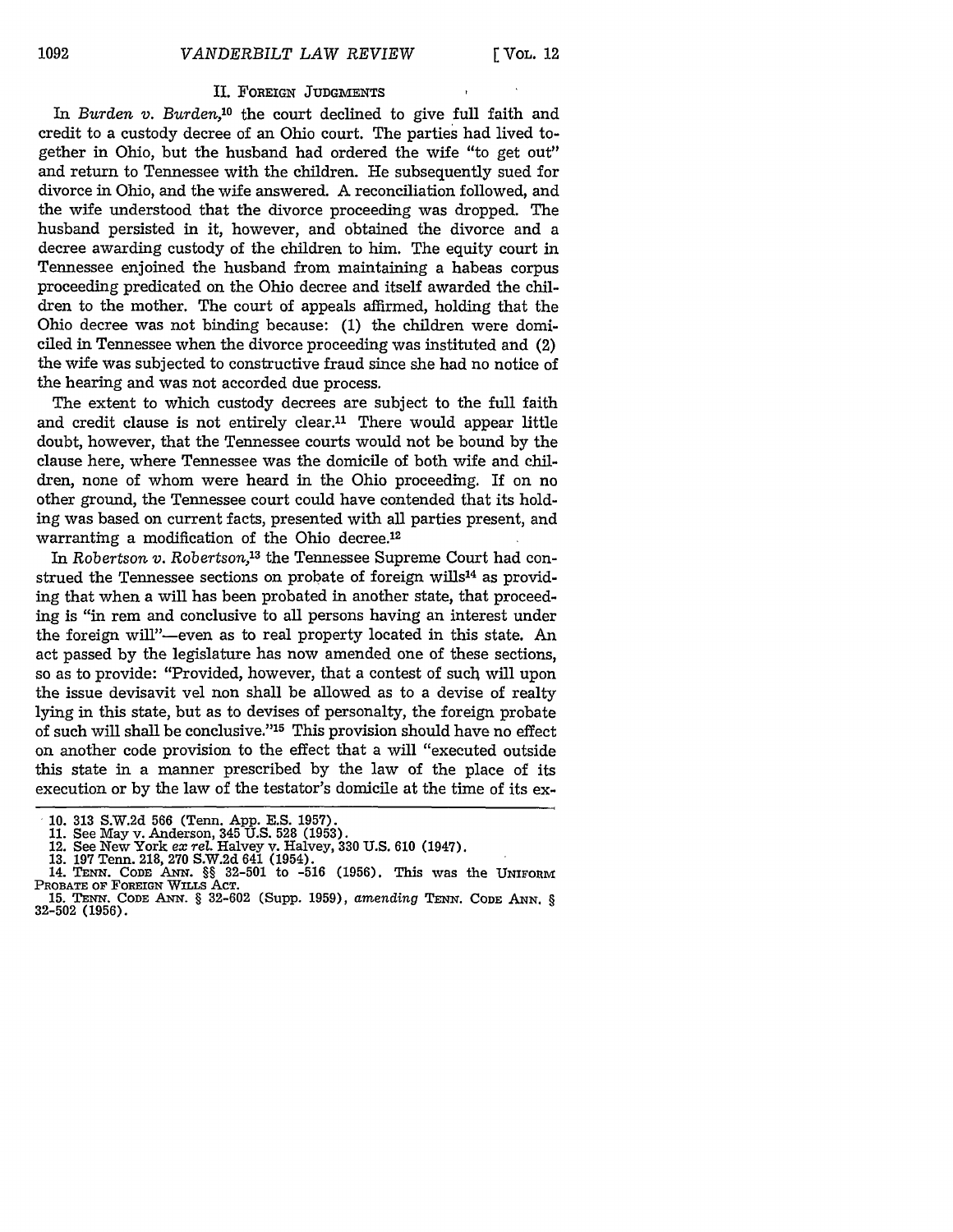ecution, shall have the same force and effect" as if executed according to Tennessee law.16 A question still remaining under the new provision is how far the principle of res judicata should apply to persons who had actually participated in the foreign probate proceeding and might be bound individually on the basis of collateral estoppel.<sup>17</sup>

#### III. CHOICE **OF** LAw

*1. Marriage.-Troxel v. Jones18* involves a common law marriage. It was a wrongful death action brought by plaintiff for the death of Henry Troxel, whom she claimed to be her husband. The two had commenced living together as husband and wife in Nashville and were domiciled there for several months. They then moved to Michigan, where they continued to hold themselves out as husband and wife. While Tennessee does not recognize a common law marriage as such, a marriage of this nature is valid in Michigan.<sup>19</sup> Michigan law was held to create a valid marriage between the parties, which would be recognized in Tennessee. There was a complicating feature, however. At the time the cohabitation began, plaintiff was married to one Hutchson and had not been divorced from him. Defendant showed that plaintiff had not obtained a divorce in Davidson County, Tennessee, and the lower court held on this ground that there could be no valid marriage to Troxel. The supreme court reversed on the ground that defendants had failed to meet the burden of proving that Iutchson, who had been domiciled in Florida, had not obtained a divorce there. "The presumption is that she was divorced from the prior marriage and the later one was valid **....** The presumption of validity of the later marriage is said to be one of the strongest presumptions known to the law."20

**17.** See generally Hopkins, *The Extraterritorial Effect* of *Probate Decrees,* 53

YALE L. J. 221 (1944). The effect of a foreign probate decree was also raised in Troxel v. Jones, 322 S.W.2d 251 (Tenn. App. M.S. 1958), where the decree was relied upon to establish the status of the plaintiff in the current wrongful death action as the widow of the decedent. The court found it unnecessary to pass on the issue.

18. 322 S.W.2d 251 (Tenn. App. M.S. 1958).

19. "[W]here parties engage upon a contract of marriage, which is void because one has a living lawful spouse, which is unknown to one or both, uninterrupted cohabitation and reputation after removal of the impediment will produce a valid common-law marriage, although the fact of the impedime Kettle, 306 Mich. 308, 311, 10 N.W.2d 895, 896 (1943) (quoting from earlier cases).

20. 322 S.W.2d at 257. The court apparently treats this presumption as a matter of proof, to be governed by Tennessee law. It could be argued that it is a part of the Michigan substantive law in determining whether the second marriage was valid or not. But the result would probably have been the same.

**<sup>16.</sup> TENN. CODE ANN.** § 32-107 (1956).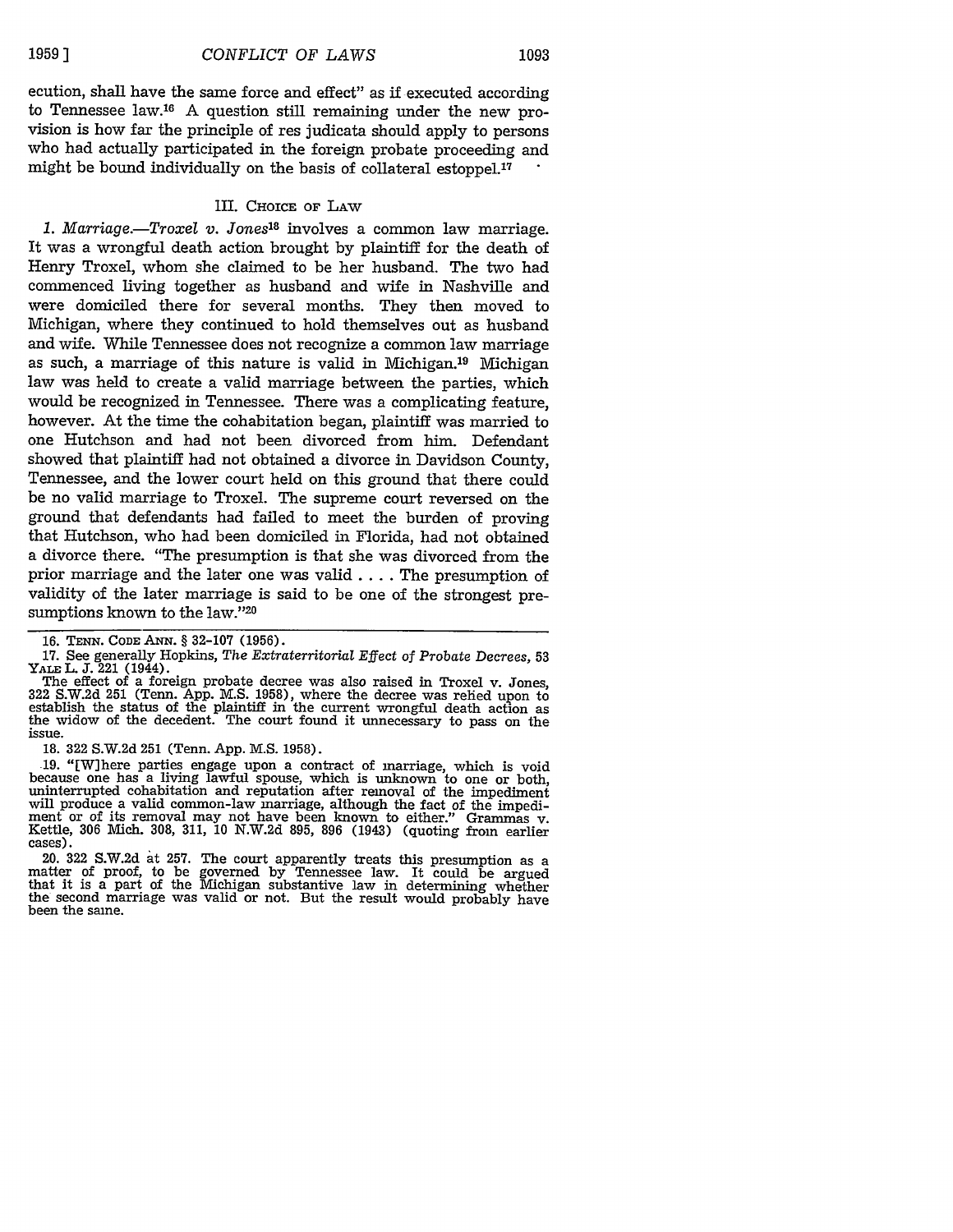2. Partnerships.-In Spencer Kellogg & Sons v. Lobban<sup>21</sup> defendant Lobban, a broker located in Memphis, had negotiated a contract for the sale from the plaintiff company, of Buffalo, N. Y., to the Red River Cotton Oil Co., a Louisiana partnership of ten carloads of soybean **6il.** The contract was signed by the plaintiff in Buffalo and sent to Alexandria, Louisiana, where it was signed by the Red River Co. Plaintiff now sues the defendant on the contract in Tennessee-contending that defendant was actually a partner in the Louisiana company and therefore liable on its obligations. The defense was that the action could not be maintained against the defendant without joining the partnership as a defendant. Under Louisiana law, a partnership is a separate legal entity similar to a corporation in other states, and liability must be established against the partnership in order for any liability to exist against an individual partner.

The lower court held that the requirement that the partnership be joined as a defendant was substantive rather than procedural, so that the Louisiana rule applied. The supreme court agreed with the result, which seems to be clearly correct. The Louisiana rule concerns not simply the question of parties to an action, but the matter of the existence of liability, since the obligation of an individual partner is not primary and does not come into being "until the debt is established contradictorily with the partnership."22

*3. Torts.-Glover v. Glover2 <sup>3</sup>*involves the problem of intrafamilial tort immunities. A nineteen-year-old son sued his parents for injuries received in an automobile accident which occurred in Alabama. Though the suit was in Tennessee, the court of appeals held that Alabama law controlled as to whether the action could be maintained. There was no Alabama law directly in point, and the court decided to follow the majority rule, under which no immunity exists when the son has been emancipated. The question of emancipation was held to be one of fact for the jury.24

This question of immunity can be characterized in three ways as a matter of procedure, as a matter of tort law or as a matter of family law. Since the parties were domiciled in Alabama,<sup>25</sup> Tennessee

<sup>21. 315</sup> S.W.2d 514 (Tenn. 1958).

<sup>22.</sup> Rheuark v. Terminal Mud & Chem. Co., 213 La. 732, 35 So.2d 592, 594 (1948). The question of what law should apply if the Louisiana partnership went into another state and transacted business there does not appear to be raised in this case. The final acceptance of the contract took place in Louisiana and the delivery was apparently to occur there too.

<sup>23.</sup> **319** S.W.2d 238 (Tenn. App. M.S. 1958).

<sup>24.</sup> There were two bases urged: (1) the son had enlisted in the Army with the parents' consent; (2) the father had earlier contracted with the son for farming work of his own.

**<sup>25.</sup>** This was not disclosed in the opinion, but was information supplied by attorneys in the case.